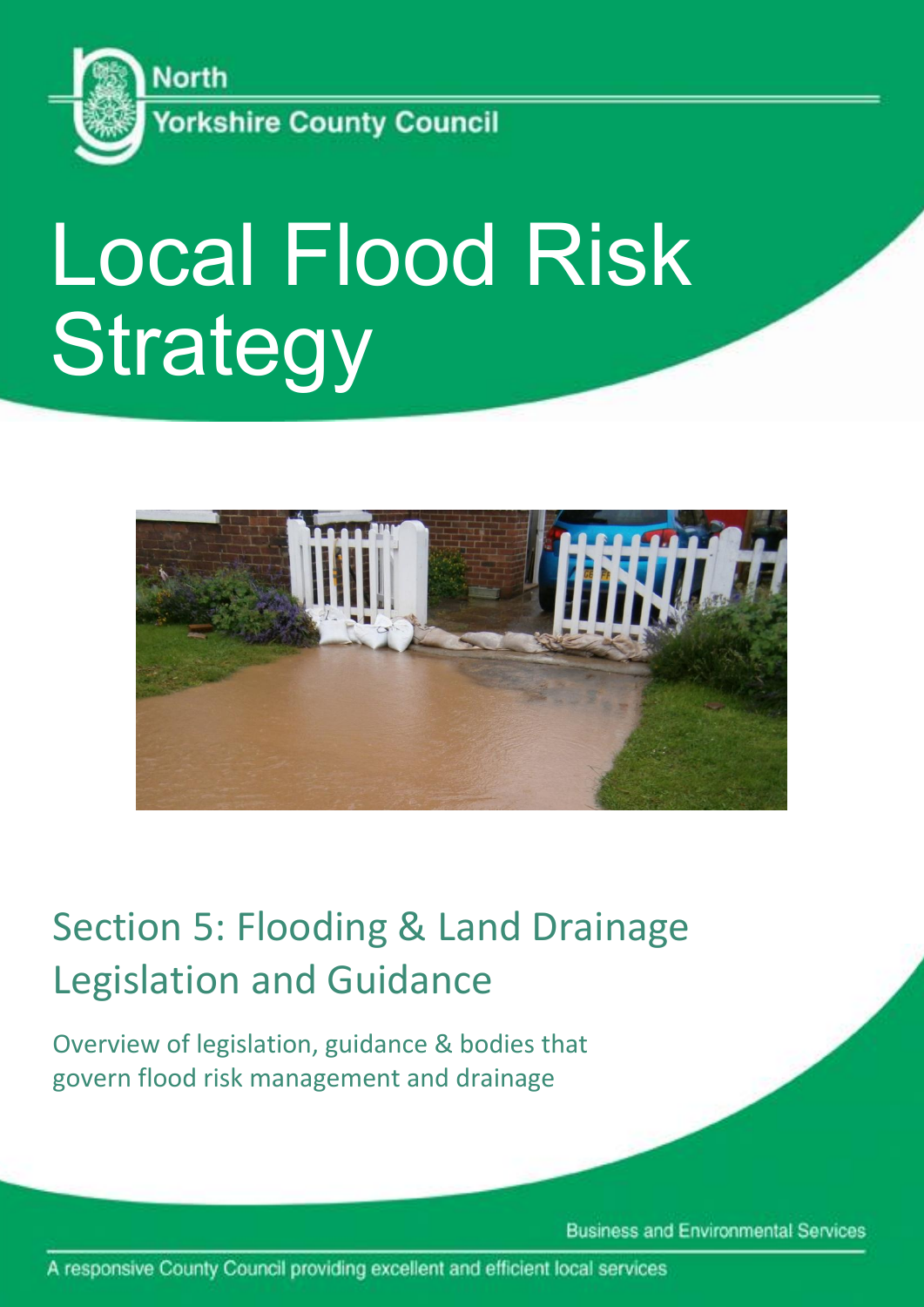# **Contents**

| 5 |       |                                                                                     |  |
|---|-------|-------------------------------------------------------------------------------------|--|
|   | 5.1   |                                                                                     |  |
|   | 5.2   |                                                                                     |  |
|   | 5.2.1 |                                                                                     |  |
|   | 5.2.2 |                                                                                     |  |
|   | 5.3   |                                                                                     |  |
|   | 5.4   | National Planning Policy Framework (NPPF) on development and Flood Risk Management5 |  |
|   | 5.5   |                                                                                     |  |
|   | 5.6   |                                                                                     |  |
|   | 5.7   |                                                                                     |  |
|   | 5.8   |                                                                                     |  |
|   | 5.9   |                                                                                     |  |
|   | 5.10  |                                                                                     |  |
|   |       |                                                                                     |  |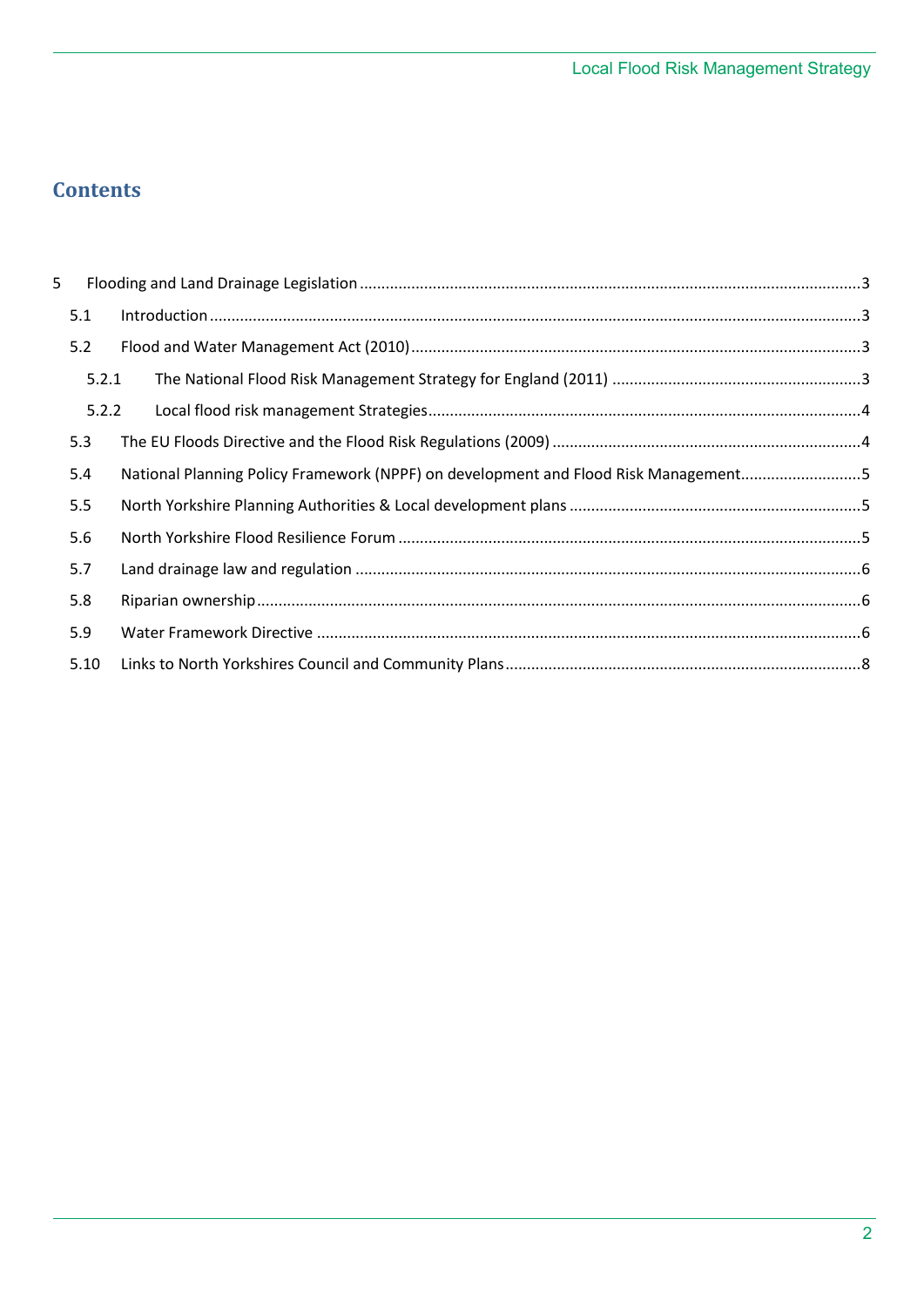# <span id="page-2-0"></span>**5 Flooding and Land Drainage Legislation**

### <span id="page-2-1"></span>**5.1 Introduction**

The scope of Flood Risk Management in England and Wales has been shaped by a series of historic events, and by legislation laid down over many years in response to drainage issues and flood risk.

#### <span id="page-2-2"></span>**5.2 Flood and Water Management Act (2010)**

The significant flooding that occurred in 2007 lead to a review by Sir Michael Pitt which in turn gave rise to the Flood and Water Management Act (2010), which now forms the key piece of legislation overseeing flood risk management in England.

The Flood and Water Management Act 2010 (FWMA) determines that flood risk will be managed by a combination of national strategies for England and Wales and a series of local strategies.

The FWMA gives local authorities significant new roles and responsibilities to help manage flood risk in a more coordinated way. It helps reduce flood risk by:

- Defining who is responsible for managing the various sources of flood risk
- Enabling effective partnerships to be formed
- Encouraging more sustainable forms of drainage for new development

#### <span id="page-2-3"></span>**5.2.1 The National Flood Risk Management Strategy for England (2011)**

The FWMA requires the Environment Agency to 'develop, maintain, apply and monitor a strategy for flood and coastal erosion risk management in England'.

Accordingly, the Agency has written the National Flood and Coastal Erosion Risk Management Strategy for England 2011 (the National Strategy)

- This National Strategy sets out the principles for how flood risk from all sources should be managed. It provides strategic information about the various kinds of flood risk and the organisations responsible for their management. The Strategy's guiding principles are: Community focus and partnership working
- An approach based on catchment cells, working with neighbouring authorities
- Sustainability taking into account potential future risks and remaining adaptable to climate change
- Proportionate, risk-based approaches: A risk-based management approach targets resources to those areas where they have greatest effect.
- Added benefits including regeneration and socio-environmental benefits in as well as reducing the risk to people and property
- Beneficiaries should be encouraged to invest in local risk management

The FWMA requires risk management authorities (local authorities, internal drainage boards, sewerage companies and highway authorities) to act consistently with the National Strategy in carrying out their flood and coastal erosion risk management functions. The national strategy is available to view on the Environment Agency's website at: [www.environment-agency.gov.uk/research/policy](http://www.environment-agency.gov.uk/research/policy)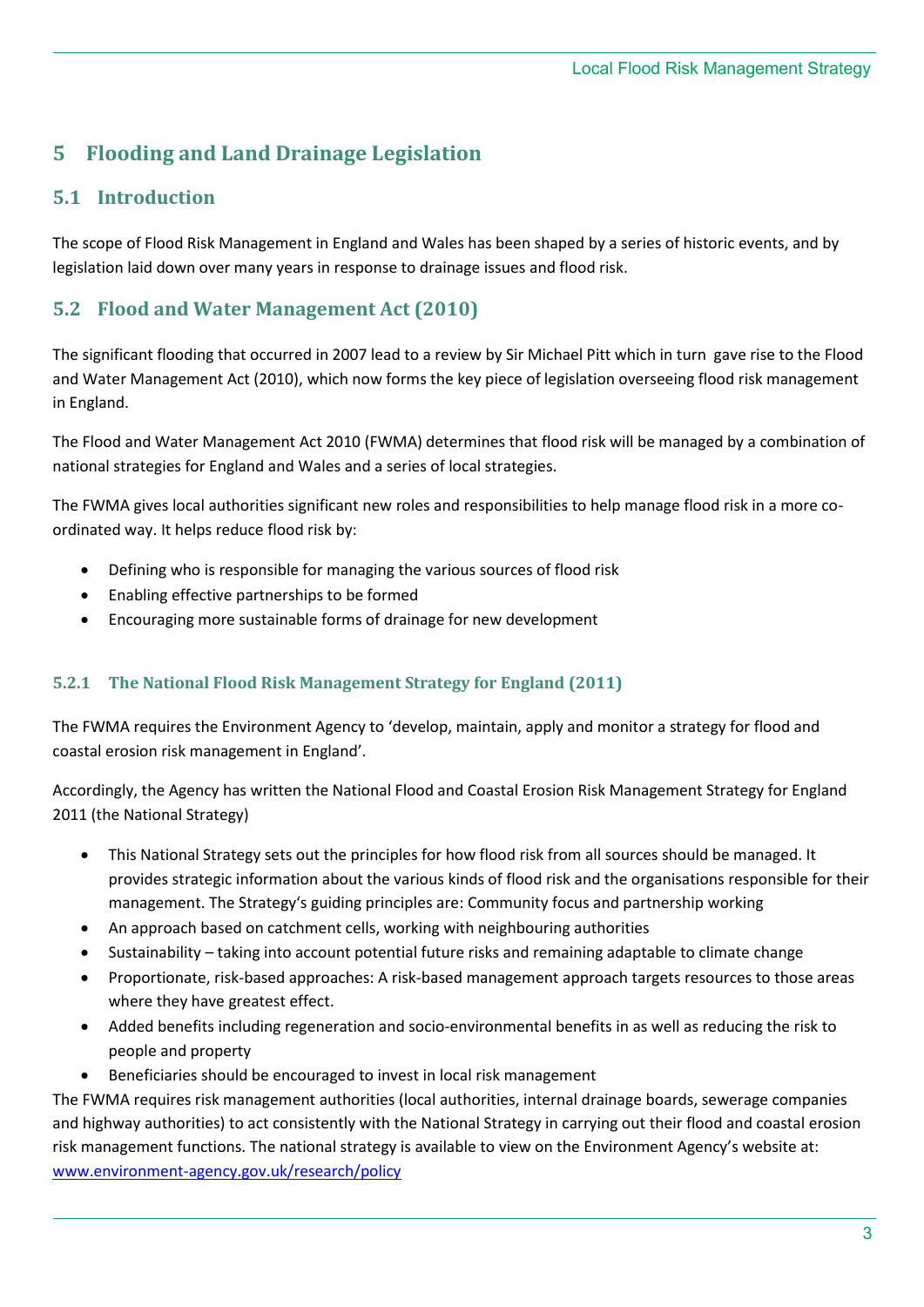The North Yorkshire Local Flood Risk Management Strategy has been developed around these guiding principles to ensure that communities in North Yorkshire benefit from a coordinated and fully aligned approach.

#### <span id="page-3-0"></span>**5.2.2 Local flood risk management Strategies**

The Act designates NYCC as the Lead Local Flood Authority (LLFA) for its area, with duties and powers to lead the coordination of flood risk management at a local level, as well as to carry out a specific role in managing flood risk from local sources – Surface water, groundwater and Ordinary Watercourses.

The FWMA places a duty on all risk management authorities operating in an area to act in accordance with the local flood risk management strategy when carrying out their flood risk management functions – outlined in section 5. These functions are subject to scrutiny in accordance with the LLFA's democratic processes.

The statutory duties of the LLFA set out in the Act are detailed in section 5 but in summary are:

- Develop, maintain, apply and monitor a local flood risk management strategy (this document)
- Maintain a register of drainage and flood assets
- Investigate flooding incidents where appropriate
- Establish an approving body for sustainable drainage systems (SuDS)

Additional powers handed to the LLFA through the FWMA are:

- Designation of flood risk management structures when deemed necessary
- Permissive power to undertake works where deemed necessary
- Powers to consent works on ordinary watercourses

In addition to the specific duties and powers identified in the legislation for Lead Local Flood Authorities, the Act also requires that all the publicly accountable bodies named as a Risk Management Authority should act consistently with this strategy, and that the water companies should also have regard to the strategy in the delivery of their services.

Section 6 of this strategy describes the role that each organisation plays in the management of flood risk, and the partnerships that ensure these duties are delivered in a coordinated way that meets the requirements of this strategy.

### <span id="page-3-1"></span>**5.3 The EU Floods Directive and the Flood Risk Regulations (2009)**

The Flood Risk Regulations implement the requirements of the European Floods Directive which aims to provide a consistent approach to managing flood risk across Europe. The approach is based on a 6 year cycle of planning which begins with the publication of:

- Preliminary Flood Risk Assessments (PFRAs) by 22 December 2011
- Hazard and risk maps by 22 December 2013
- Flood risk management plans by 22 December 2015

North Yorkshire County Council's Preliminary Flood Risk Assessment is available a[t https://publications.environment](https://publications.environment-agency.gov.uk/skeleton/publications)[agency.gov.uk/skeleton/publications](https://publications.environment-agency.gov.uk/skeleton/publications) .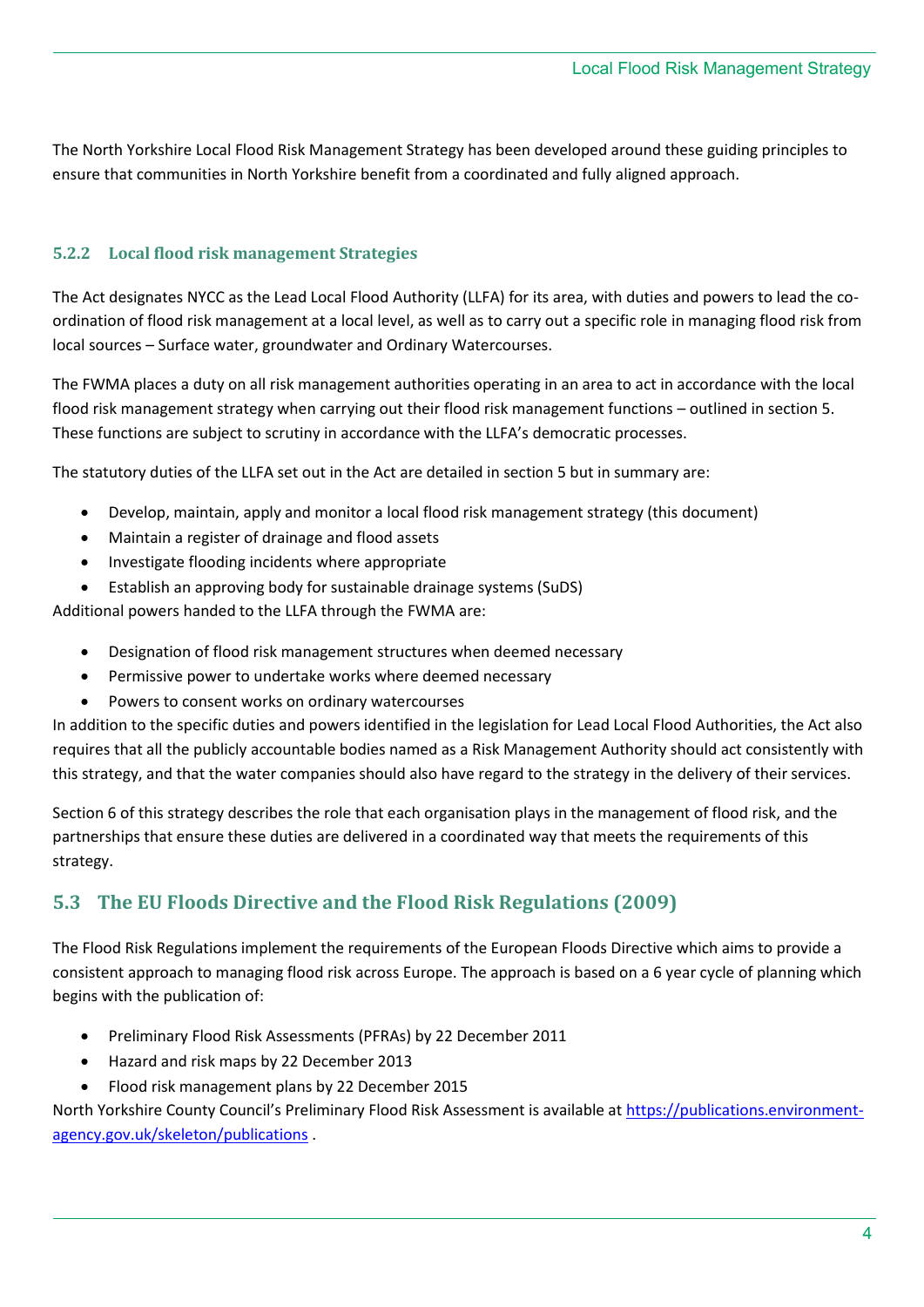The Hazard and Risk maps published by the Environment Agency can be found a[t http://www.environment](http://www.environment-agency.gov.uk/research/planning/135518.aspx)[agency.gov.uk/research/planning/135518.aspx.](http://www.environment-agency.gov.uk/research/planning/135518.aspx)

The Flood Risk Management Plan (FRMP) for North Yorkshire is currently being developed, and consultation is currently scheduled to take place from July 2014. The County Council is working closely with the EA and other organisations to develop a coherent and consistent set of measures and objectives for managing flood risk from all sources of flooding.

## <span id="page-4-0"></span>**5.4 National Planning Policy Framework (NPPF) on development and Flood Risk Management**

The spatial planning and development management process has a critical role to play in managing the risk of flooding by directing development to areas of lowest risk, by managing land use and by ensuring development on a site does not increase the flood risk elsewhere.

The planning process handles the delicate balance between the economic development of an area and potential risks of flooding in the future. Planning authorities and Developers have a key role to play in managing and mitigating flood risk in new developments and should have regard to this strategy. New development should also look for opportunities to make a positive, sustainable contribution to the overall flood risk of an area and realise both environmental and social amenity benefits.

In March 2012 the Government introduced the National Planning Policy Framework (NPPF). On matters relating to flood risk the NPPF replaces the earlier Planning Policy Statement:25 Development and Flood Risk (March 2010) with a technical guidance document.

The Government requires that the NPPF be taken into account in the preparation of local plans and is a material consideration in planning decisions. As LLFA, NYCC supports an approach by planning authorities in its area that reflects the presumption in favour of sustainable development contained in the NPPF.

### <span id="page-4-1"></span>**5.5 North Yorkshire Planning Authorities & Local development plans**

General planning development control and planning policy are the responsibility of the seven district councils and two National Park Authorities (North York Moors and Yorkshire Dales).

The county council has responsibility for planning only for waste management and mineral sites across the area and for its own developments such as schools and libraries.

Links to the local plans of each planning authority are available via the county council website by following this link: <http://www.northyorks.gov.uk/article/26340/Local-plans>

#### <span id="page-4-2"></span>**5.6 North Yorkshire Flood Resilience Forum**

Under the Civil Contingencies Act 2004, the purpose of the North Yorkshire Local Resilience Forum (NYLRF) is to prepare and plan for emergencies to reduce the impact on the people of North Yorkshire when such events occur.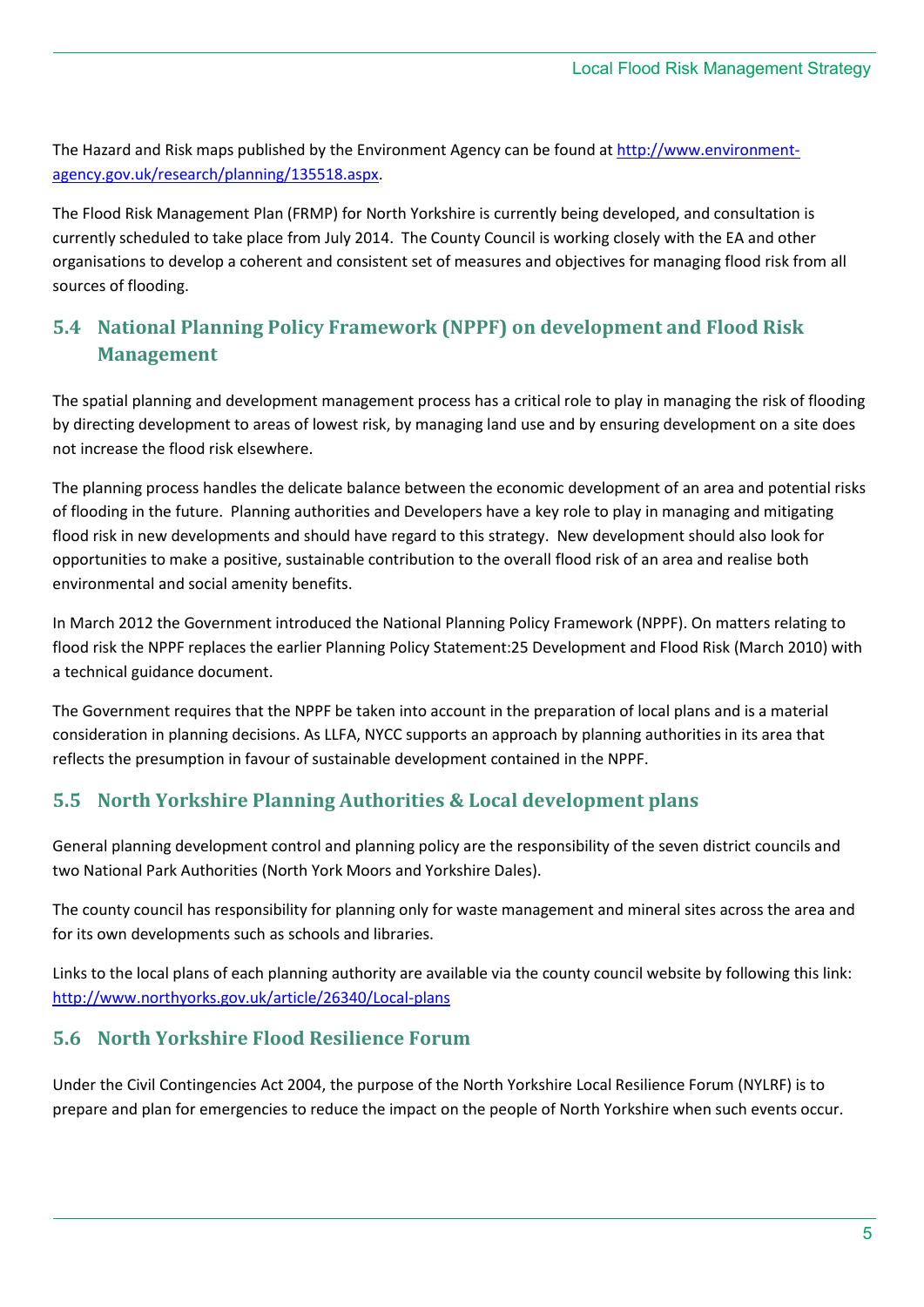The NYLRF has the responsibility of developing plans for an effective response to a major emergency. This means working closely with emergency services, NYCC, District and Borough Councils, the National Health Service, and other agencies that can help to prepare and respond to any event.

The NYLRF partnership brings together expertise and resources from different organisations during a flood event. Whatever the original source or sources of flooding, this team will provide those communities and individuals affected by flooding with a coordinated multi-agency response that can support the people affected by flooding when it occurs.

The composition of the team comes from a wide range of disciplines, including emergency planning, flood risk management, sewerage, highways, communications teams and the voluntary sector. Other disciplines from within NYCC and other organisations can also be drawn upon in an emergency.

### <span id="page-5-0"></span>**5.7 Land drainage law and regulation**

The Land Drainage Acts 1991 and 1994 give NYCC as land drainage authority permissive powers to maintain the flow in ordinary watercourses and to ensure they are free from obstruction. An ordinary watercourse is every river, stream, ditch, drain, cut, dyke, sluice, sewer (other than a public sewer) and passage through which water flows and which does not form part of a main river.

The council can require landowners to carry out work to remove any obstruction and maintain the flow. It can also carry out works on ordinary watercourses and undertake drainage work on private land to prevent flooding. The Environment Agency has similar land drainage powers in relation to main rivers under the Water Resources Act and the Flood and Water Management Act

It should be emphasised that, although NYCC and the EA have permissive powers relating to the maintenance of flow in watercourses, these organisations are only legally responsible for the physical maintenance of watercourses where they themselves are the riparian owners.

### <span id="page-5-1"></span>**5.8 Riparian ownership**

Persons or organisations owning land or buildings next to or over a watercourse, or with a watercourse running through their land or buildings, are defined as riparian owners in common law. The Environment Agency's publication 'Living on the Edge' ([http://www.environment-agency.gov.uk/homeandleisure/floods/31626.aspx\)](http://www.environment-agency.gov.uk/homeandleisure/floods/31626.aspx) gives an overview of riparian owners' rights and responsibilities. In general terms, these responsibilities relate to the upkeep of watercourses and drainage infrastructure – allowing water to flow unhindered and free from pollution.

#### <span id="page-5-2"></span>**5.9 Water Framework Directive**

The European Floods Directive is a sister directive to the Water Framework Directive (WFD). Both directives use the same unit of management (river basin districts) and are based on the same 6 year cycle of planning. There is a requirement to coordinate delivery of the two directives.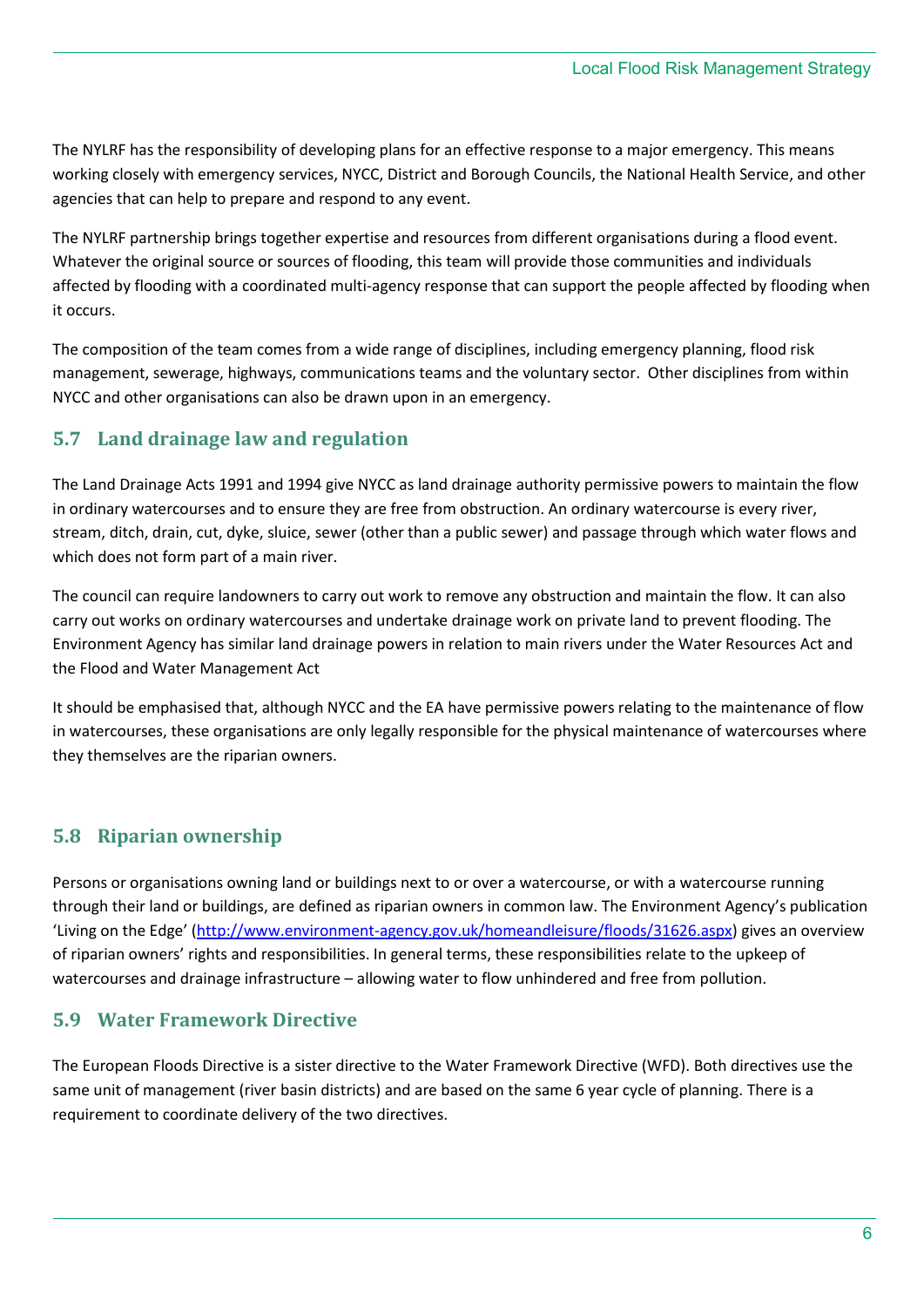

The objectives of WFD include:

- Preventing deterioration in the status of surface water bodies, protecting them and improving their ecological status.
- Achieving at least 'good' status for all waters by 2015, 2021 or 2027 depending on the criteria set out in the Directive.
- Promoting the sustainable use of water as a natural resource, balancing abstraction and recharge
- Conserving aquatic ecosystems, habitats and species
- Progressively reducing or phasing out the release of pollutants which present a significant threat to the aquatic environment
- Progressively reducing the pollution of groundwater and preventing or limiting the entry of pollutants
- Contributing to the mitigation of the impact of floods and drought on surface water bodies.

The Directive sets a target that all surface and ground water bodies are to reach 'good' status by 2015. However, this target is extended to be one of 'good ecological potential' by 2027 for those bodies which have been heavily modified for example to provide water supply, flood protection or navigation. All new activity in the water environment requires assessing to identify any potential impacts which could hinder a water body from meeting its WFD objectives. However there is also opportunity for identifying flood risk management measures which can also deliver water body improvement and contribute to meeting WFD targets. A good example of this might be a scheme to provide upstream storage lagoons that retain both flood water and act as a sediment trap, thus reducing both flooding and pollution.

LLFAs and other RMAs have an important contribution to make in achieving WFD targets and objectives. Through effective coordination and planning of activities such as the consenting of works on ordinary watercourses, the promotion of sustainable drainage and working with communities and individuals to improve water body management, benefits can be realised for both water quality and flood resilience, as reflected in the Objectives for this Strategy